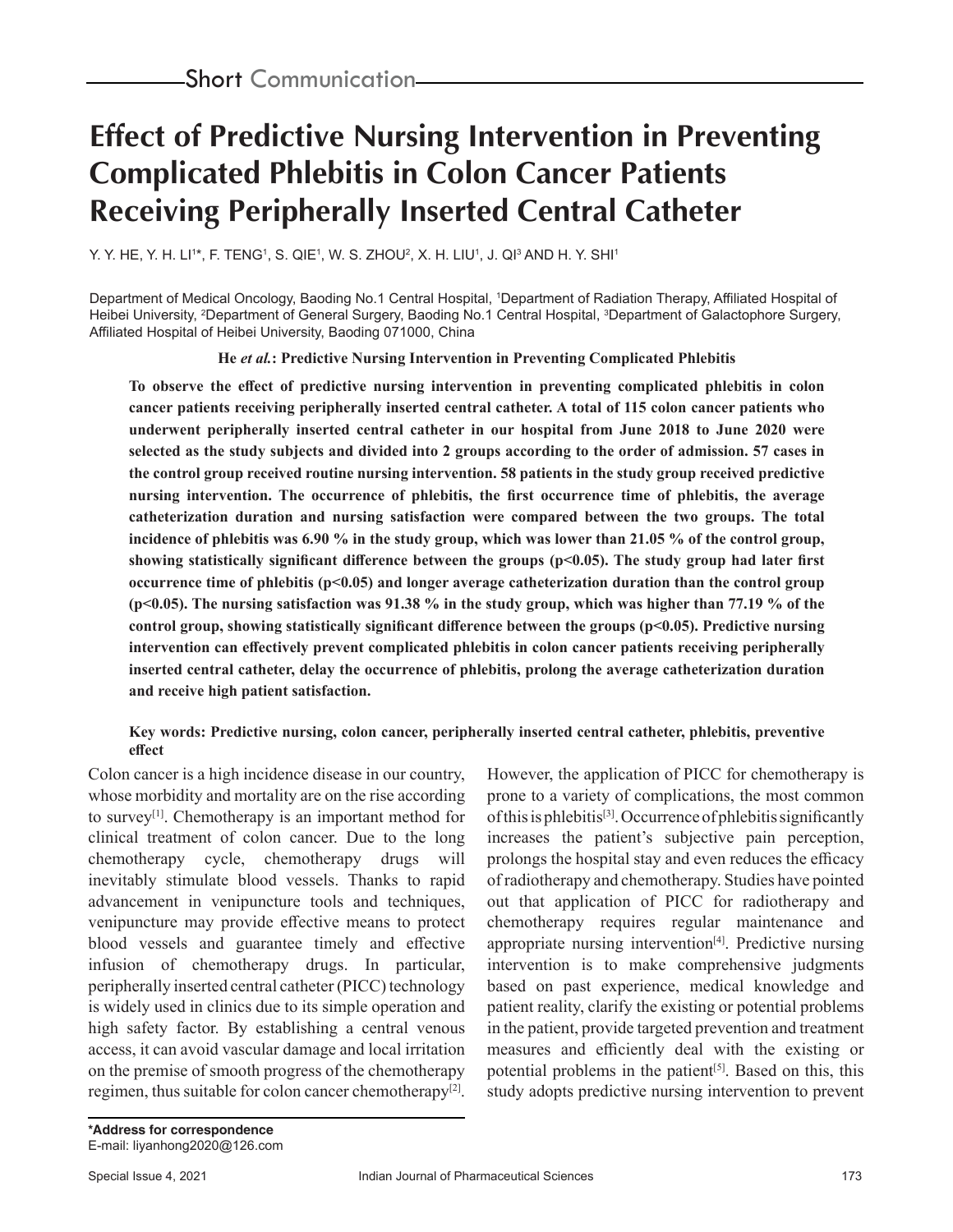complicated phlebitis in colon cancer patients receiving PICC. The intervention effect is reported as follows. 115 colon cancer patients who underwent PICC in our hospital from June 2018 to June 2020 were selected as the study subjects and divided into 2 groups according to the order of admission. There were 57 cases in the control group, including 40 males, 17 females, aged 45~69 y old, the patients had an average age of  $(61.64\pm3.59)$  y, weighing 55~84 kg, the patients had an average weight of  $(70.86\pm6.47)$  kg. There were 58 cases in the study group, including 42 males and 16 females, aged 45~70 y old, the patients had an average age of  $(61.72\pm3.64)$  y, weighing 56~85 kg, the patients had an average weight of  $(70.93\pm6.52)$  kg. There was no statistically significant difference in general information between the two groups  $(p>0.05)$ , showing comparability. This study was reviewed and approved by the hospital ethics committee. Inclusion criteria: Meet the diagnostic criteria for colon cancer<sup>[6]</sup> and confirmed by pathological examination; meet PICC catheterization indications; had no venous thrombosis disease previously, have normal communication and understanding skills; patients are informed, agree to participate in this study. Exclusion criteria: Severe heart, liver and kidney dysfunction; (previously) suffering from mental illness; having other malignant tumors; having blood system diseases, or in allergic constitution; lack of clinical data. Control group: Routine nursing intervention was given, including the following aspects: Implement nursing intervention in accordance with doctor's advice and routine nursing requirements. The arm circumference was measured before PICC catheterization. On the day of PICC catheterization, wet and hot compresses were applied for 0.5 h, 3 times/d from the next day for 4 d; on the day of PICC catheterization, clench fist, 10 min/time, 4 times/d and raise the affected limb. Observe the puncture point every day to see if there are any abnormalities such as blood oozing and fluid oozing. Study group: Predictive nursing intervention was given for 3 mo. A predictive nursing intervention team was established. Team members include the attending physician, associate chief nurse, chief nurse and nurse. All staff members were trained before joining the group, who should learn about the content of predictive nursing intervention and related theoretical knowledge of phlebitis. "PICC-induced Phlebitis Prevention Guide" was drafted and distributed to each patient. Based on responsibility system of nursing, clarify responsible nurse to each patient. The responsible nurse makes preliminary judgments based on the basic information

and specific conditions of each patient, finds out the defects in the nursing intervention process and proposes prevention plan based on the previous clinical nursing experience and medical nursing knowledge. The plan includes pretreatment before PICC catheterization: Before catheterization, soak the PICC catheter with dexamethasone and reasonably combine 5 mg dexamethasone+50 ml 0.9 % sodium chloride injection. Selection of puncture vein: patient has higher comfort when blood vessel lumen is large, path is straight and fast blood flow. The recommended puncture veins are successively basilic vein, median cubital vein, cephalic vein and brachial vein. Timing of catheterization: PICC catheterization should be performed 2 d before chemotherapy. Correct catheterization position: take the supine position during catheterization, abduct the upper extremity 90 on the catheterization side, tilt the head to the catheterization side and press the lower jaw against the shoulder. Catheter fixation: The upper elbow vein puncture is "U"-shape fixed and the lower elbow vein puncture is "C"-shape fixed. Once the catheter is folded due to limb activity, the catheter needs to be repositioned, adjusted and fixed, or a catheter fixer can be used. Positive pressure joint and transparent applicator replacement: The responsible nurse replaces the positive pressure joint and transparent applicator for the patient once a week. It is necessary to strictly standardize the catheterization operation. For example, pay attention to gentle movements and precise techniques during the catheterization process, strictly implement aseptic operations and perform regular disinfection. Do not continue to deliver the catheter when venous spasm occurs. During interruption of the delivery, regular injection of sodium chloride is required. Correctly and effectively perform pipe sealing, flushing, etc. Health education: adopt appropriate publicity and education methods in light of each patient's academic qualifications, work, etc. The publicity and education content transits from shallow to deep one, introducing colon cancer, PICC catheterization (purpose, process, precautions, etc.), phlebitis, etc., in language simple and easy to understand. Do a good job in catheter protection, wrap it with an appropriate amount of plastic before bathing and wipe it locally with a towel in time after bathing to effectively identify abnormalities. Do not continue to compress the catheterization side in daily activities; learn some rehabilitation exercises for the catheterization side limb, including finger exercises, fisting exercises, wrist rotation exercises, etc. Nursing intervention during chemotherapy: the staff should know the pH value,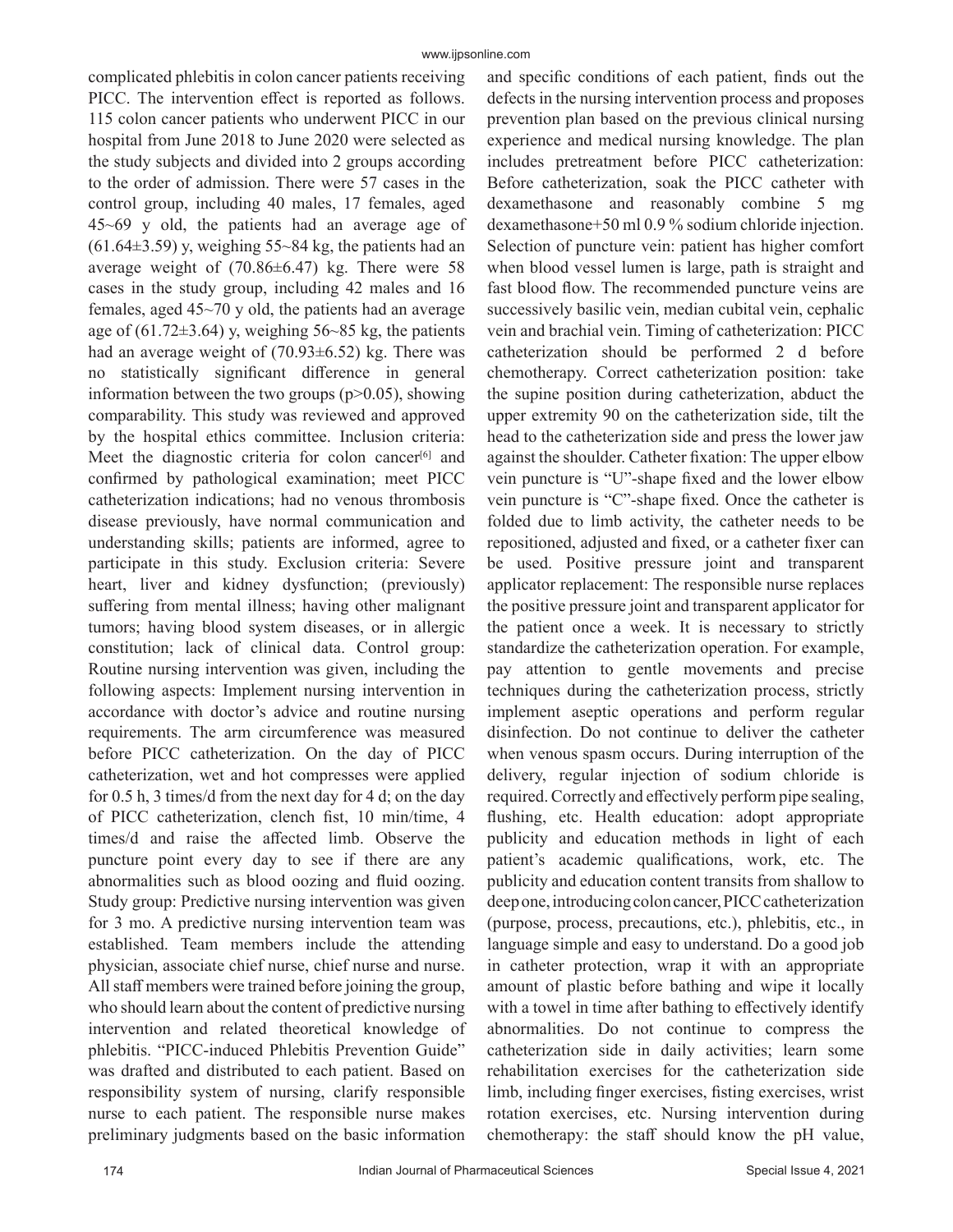effect and safe dilution of the chemotherapy regimen and can accurately arrange the order of drug use. First give less irritating drugs, then give more irritating drugs and similar irritating drugs should be used with an interval >20 min. Mix Shengmai injection 25 ml+5 % glucose injection 250 ml for intravenous instillation once before and after chemotherapy. Comparison of occurrence of phlebitis is mainly based on the phlebitis severity assessment standard of the intravenous nurses society  $(INS)^{[7]}$ , of which, grade 0: No clinical symptoms; grade 1: Redness or pain at the catheterization site; grade 2: Pain at the catheterization site, accompanied by redness, swelling, etc.; grade 3: Pain at the catheterization site, accompanied by redness, swelling, etc., and cord-like veins are touchable; grade 4: Pain at the catheterization site, accompanied by redness, swelling, etc., cord-like veins are touchable (more than 2.54 cm in length), accompanied by outflow of pus. Total incidence of phlebitis in each group was counted, that is, the proportion of grade 1+proportion of grade 2+proportion of grade 3+proportion of grade 4. Comparison of the first occurrence time of phlebitis and the average catheterization duration; the first occurrence time of phlebitis in each group was recorded and the average catheterization duration of each group was calculated. Comparison of nursing satisfaction; Satisfaction survey questionnaire was self-made, with survey results divided into very satisfied, generally satisfied and dissatisfied and the satisfaction of each group was calculated, that is, proportion of very satisfied+generally satisfied patients. The data obtained in this study are all analyzed using statistical software SPSS 22.0. Measurement data conforming to normal distribution are indicated by mean±standard deviation and independent sample t test is used for comparison between groups; counting data is indicated by percentage and  $\chi^2$  test is taken for comparison between groups. The test level  $\alpha=0.05$ ,  $p<0.05$  indicates statistically significant difference. The total incidence of phlebitis is 6.90 % in the study group, which is lower than 21.05 % of the control group, showing statistically significant difference between the groups ( $p$ <0.05), as shown in Table 1. The study group has later first occurrence time of phlebitis  $(p<0.05)$  and longer average catheterization duration than the control group  $(p<0.05)$ , as shown in Table 2. The nursing satisfaction is 91.38 % in the study group, which is higher than 77.19 % of the control group, showing statistically significant difference between the groups ( $p$ <0.05), as shown in Table 3 ( $p$ <0.05). Colon cancer needs

relatively long chemotherapy cycle $[8,9]$ . Patients need review blood routines regularly at hospital following the doctor's instructions to prepare for the formulation/ adjustment of the next chemotherapy regimen. Most patients elbow veins are repeatedly punctured, so chemotherapy drugs will damage and stimulate the blood vessels, while puncture tools and techniques eliminate the need for repeated punctures, so the established effective venous access can better protect the blood vessels<sup>[10,11]</sup>. At present, PICC technology is often adopted in tumor radiotherapy and chemotherapy due to its safety, convenience and comfort $[12]$ . Investigations show that phlebitis is a common complication after PICC catheterization, with an incidence rate as high as 16 %. It mostly occurs within 3 d after PICC catheterization<sup>[13]</sup>. Without timely symptomatic treatment, not only the expected PICC catheterization purpose will not be achieved, but also the treatment efficiency and patients quality of life will be reduced, bringing great pain to patients both physically and mentally<sup>[14]</sup>. Studies have pointed out that the occurrence of phlebitis after PICC catheterization involves a variety of factors, including vein puncture in PICC and patient psychological factors<sup>[15]</sup>. Therefore, it is necessary to actively take effective measures to prevent phlebitis in PICC application and prevention is the key. Zhang *et al.*<sup>[16]</sup> reported that supplemented scientific and appropriate nursing interventions can significantly reduce the occurrence of phlebitis after PICC catheterization, which plays an exact preventive role, provides favorable conditions for PICC indwelling and extends PICC indwelling time. Predictive nursing intervention characterized by foresight and pertinence is to make comprehensive judgments based on past experience, medical knowledge and patient reality to clarify the existing or potential problems in the patient. Based on this, it supplements targeted prevention and treatment measures to efficiently handle the existing or potential problems in the patient<sup>[17]</sup>. In this study, predictive nursing intervention is used to prevent phlebitis in colon cancer patients receiving PICC. Nursing staff formulate comprehensive and scientific targeted intervention programs based on past experience, medical knowledge and patient reality to promote the initiative and enthusiasm of colon cancer patients, increase PICC tolerance, thereby preventing the occurrence of phlebitis after PICC catheterization. The key to the implementation of predictive nursing intervention is to familiarize with the high-risk factors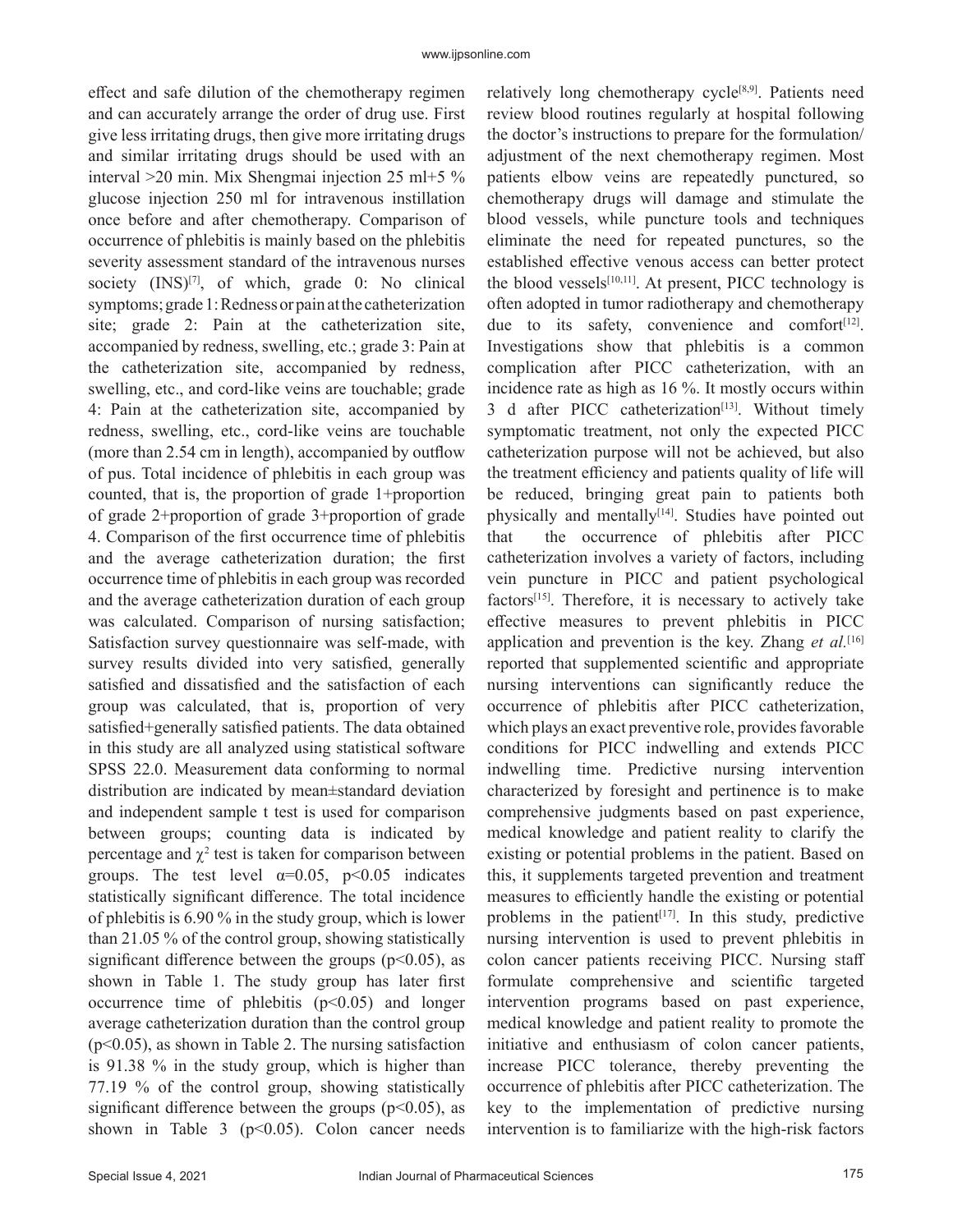of phlebitis, adhere to the principle of prevention first, so that nursing staff can effectively implement various nursing measures in a targeted and efficient manner $[18]$ . In this study, predictive nursing intervention was used to prevent complicated phlebitis in colon cancer patients receiving PICC. Conforming to the principle of "prevention first", nursing staff proceed from multiple aspects of PICC catheterization pretreatment, choice of puncture vein, catheterization duration, health education, etc. accurately identify high-risk factors of complicated phlebitis in PICC, make objective evaluation and effective control with clear focus in nursing intervention. The results showed that the total incidence of phlebitis was 6.90 % in the study group, which was lower than 21.05 % of the control group, showing significant difference between the groups, indicating that predictive nursing intervention can effectively prevent complicated phlebitis in colon cancer patients receiving PICC. The analysis believes that the implementation of predictive nursing based on the patient reality, the phlebitis generation mechanism and progress law, etc. can effectively identify and predict the occurrence of phlebitis in advance. The various measures in the nursing intervention plan are more targeted. Based on simultaneous implementation of multiple interventions such as superb puncture skills, appropriate timing of puncture, correct positioning, etc. it can reduce the incidence of phlebitis. The results of this study also indicate that: The study group has later first occurrence time of phlebitis and longer average catheterization duration than the control group; the nursing satisfaction is 91.38 % in the study group, which is higher than 77.19 % of the control group,

showing statistically significant difference between the groups. It suggests that predictive nursing intervention not only effectively prevent complicated phlebitis in colon cancer patients receiving PICC, but also delay the occurrence of phlebitis, prolong the average catheterization duration and receive high patient satisfaction. The analysis believes that implementation of predictive nursing interventions is mainly based on past experience, medical knowledge, patient reality, etc. The occurrence of phlebitis has been objectively evaluated and effectively predicted. With more targeted various intervention measures, it takes into account the patients psychological and physical nursing needs, helps enhance the nurse-patient relationship, so that patients fully trust and cooperate with the nursing staff. Therefore, the nursing work can be carried out smoothly and the nursing goals can be more easily achieved. To conclude, the implementation of predictive nursing intervention can effectively prevent complicated phlebitis in colon cancer patients receiving PICC, delay the occurrence of phlebitis, prolong the average catheterization duration and receive high patient satisfaction. Based on comprehensive analysis, this study believes that the key to prevent complicated phlebitis in colon cancer patients receiving PICC should adhere to the principle of prevention first. It is necessary to accurately identify high-risk factors and actively intervene after early detection. As long as proper nursing is taken, it can also achieve the goal of protecting peripheral blood vessels, reducing phlebitis incidence and increasing the patient's physical and mental comfort.

| Group            | Number of cases          | Grade 0                  | Grade 1                  | Grade 2                  | Grade 3                  | Grade 4                  | <b>Total incidence</b> |
|------------------|--------------------------|--------------------------|--------------------------|--------------------------|--------------------------|--------------------------|------------------------|
| Control<br>group | 57                       | 45 (78.95)               | 5(8.77)                  | 4(7.02)                  | 2(3.51)                  | 1(1.75)                  | 12(21.05)              |
| Study group      | 58                       | 54 (93.10)               | 2(3.45)                  | 1(1.72)                  | 1(1.72)                  | 0(0.00)                  | 4(6.90)                |
| $\chi^2$         | $\overline{\phantom{a}}$ | $\overline{\phantom{a}}$ | $\overline{\phantom{a}}$ | $\overline{\phantom{a}}$ | $\overline{\phantom{a}}$ |                          | 4.810                  |
| p                | $\overline{\phantom{a}}$ | $\overline{\phantom{a}}$ | $\overline{\phantom{a}}$ | $\overline{\phantom{a}}$ | $\overline{\phantom{a}}$ | $\overline{\phantom{a}}$ | 0.028                  |

**TABLE 1: COMPARISON OF OCCURRENCE OF PHLEBITIS CASES (%)**

### **TABLE 2: COMPARISON OF FIRST OCCURRENCE TIME OF PHLEBITIS AND THE AVERAGE CATHETERIZATION DURATION (x̄s)**

| Group         | Number of cases          | First occurrence time of<br>phlebitis (d) | Average catheterization<br>duration (h) |
|---------------|--------------------------|-------------------------------------------|-----------------------------------------|
| Control group | 57                       | $3.54 \pm 1.16$                           | 73.63±11.24                             |
| Study group   | 58                       | $7.12 \pm 1.89$                           | $100.87 \pm 11.09$                      |
|               | $\overline{\phantom{a}}$ | 12.217                                    | 13.082                                  |
| p             | $\overline{\phantom{a}}$ | 0.000                                     | 0.000                                   |